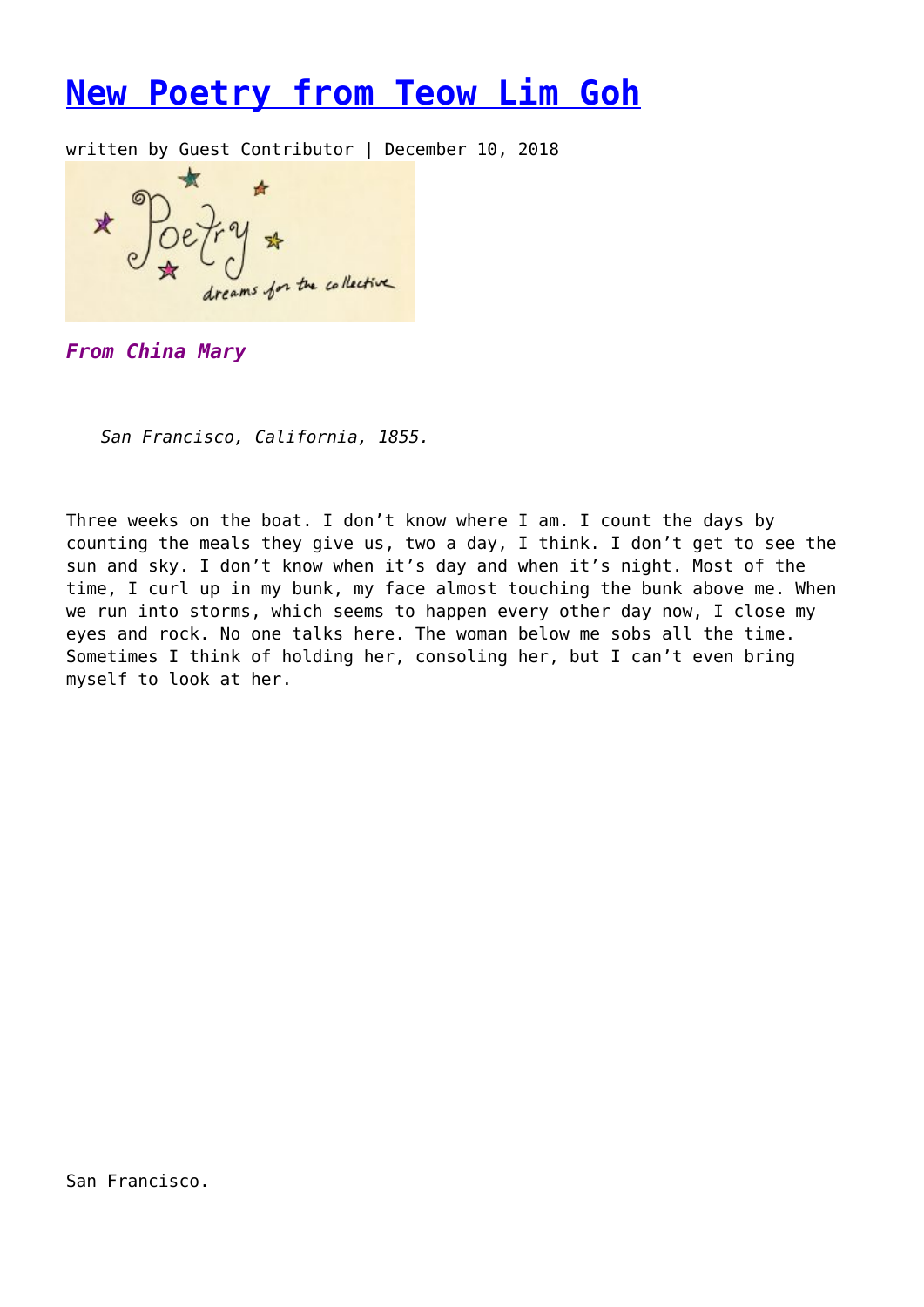I blink at the flood of sunlight in the fog.

*Seamstress*,

they tell me to say.

I cannot find the words for

what I want to say.

A scream.

I turn around and see a woman

break free and jump into the sea.

Men tell me that I'm beautiful.

They say they dream of me  $-$ 

my eyes, my voice, my body –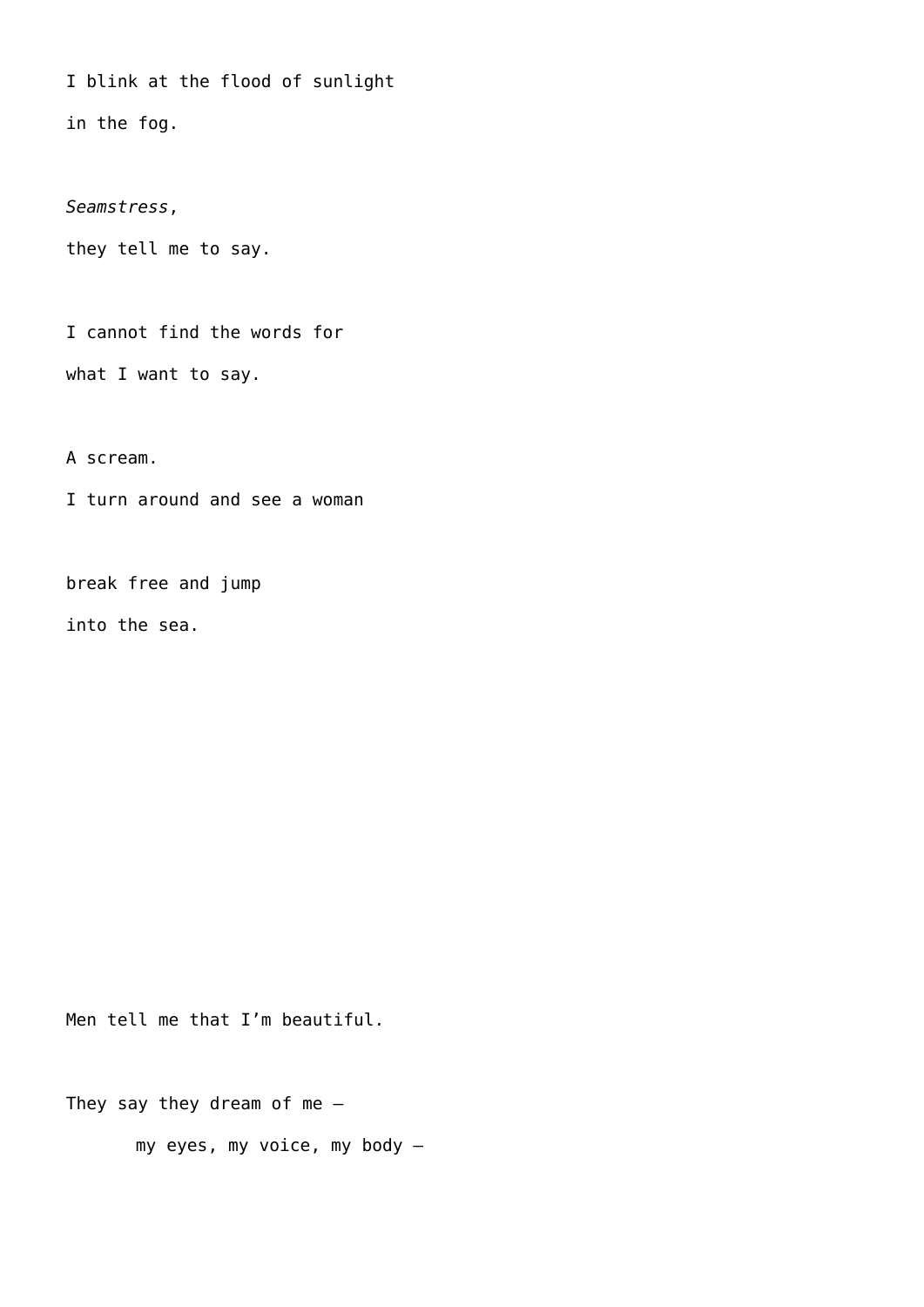when they are away.

They say I am an angel

in this pit of loneliness.

Yet when I look in the mirror,

I see a girl with unkempt hair and weary eyes, still seeking

a way to face the world.

The other girls here hardly talk to me. They chatter with each other about dresses, brooches, the gifts

they get from the men who they think will marry them. I watch them and wonder how they feel about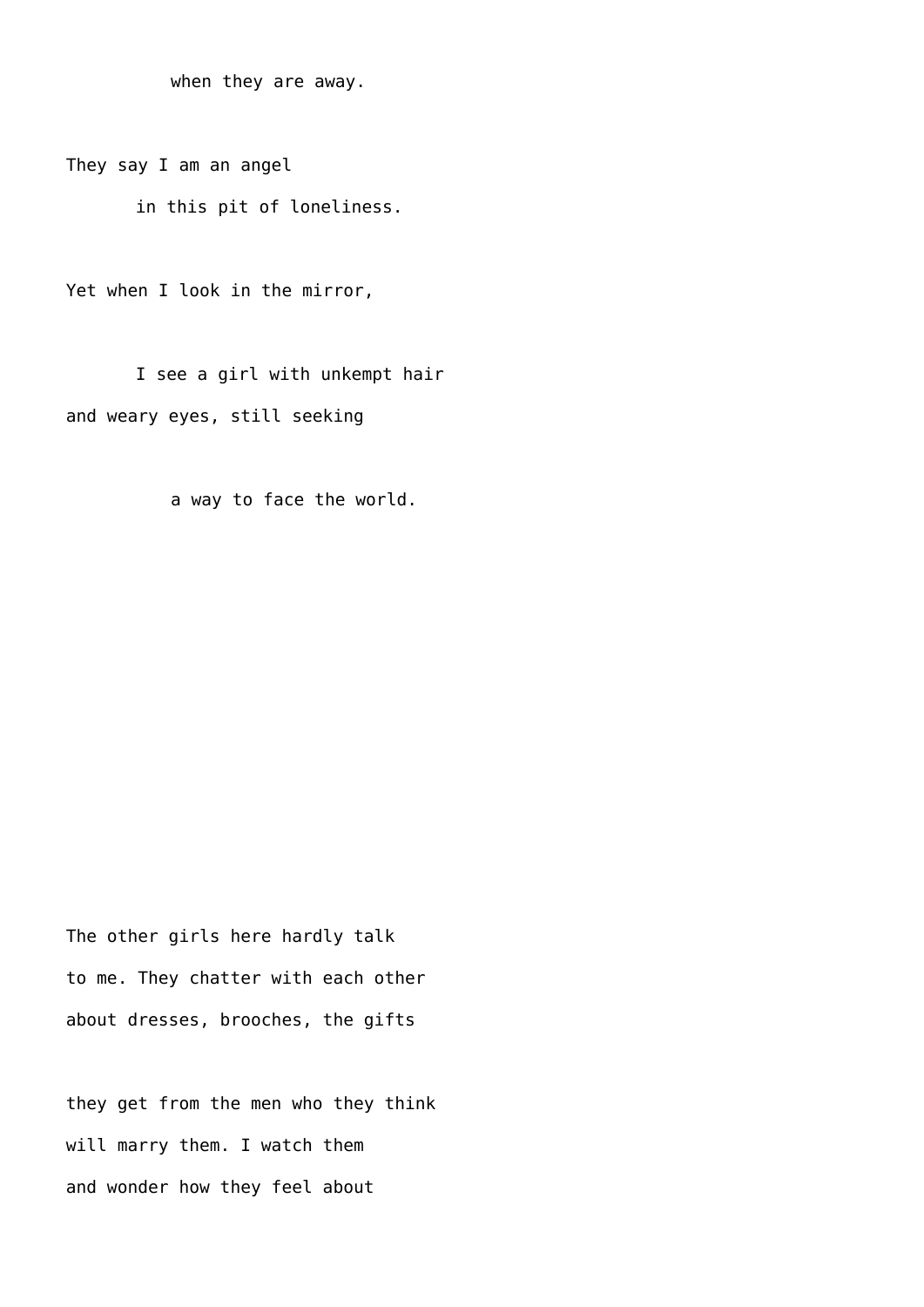this life. Are they just pretending to accept it? Do they dream about the world beyond the walls

of this house? Once I heard them say that I'm too haughty. Sometimes I think of joining them, but

I stutter, trying to figure what to say, and they look at me as if I'm smaller than a rat.

I hear that in villages along the shores of the bay, fishermen

trawl the waters for shrimp, staking their nets in the muddy waters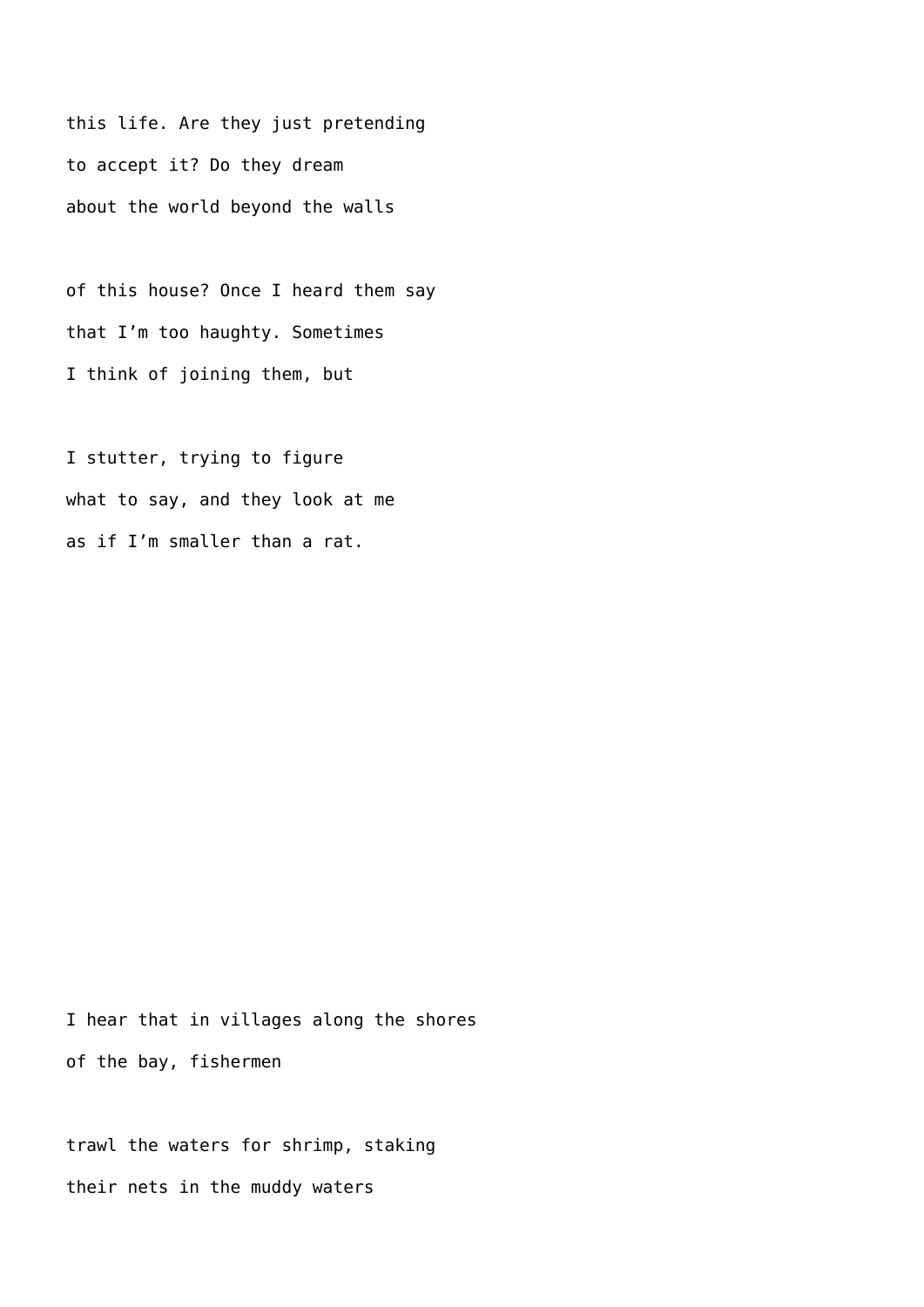and let the tides sweep in

the tiny creatures. I wish I could join these men on their jaunts

of the marshes, the tides drifting our boat along the brief rivers where otters

peek through the grasses. Maybe I can dive for abalone –